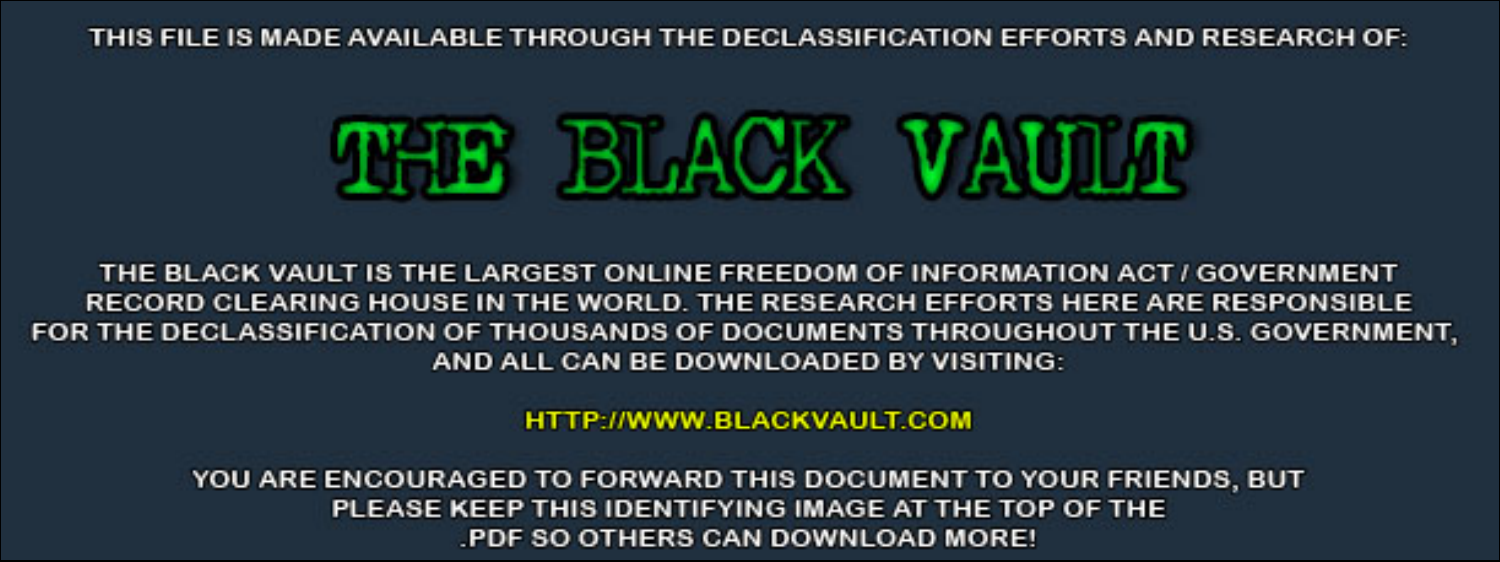## **(U) Cryptologic Almanac 50th Anniversary Series**

## **(U) Madame X: Agnes in Twilight,The Last Years of the Career of Agnes Driscoll, 1941-1957.**

(U) In cryptology, much like in any profession that emphasizes intellectual agility and extreme concentration, there probably comes a point at which the codebreakers, no matter how good they were, find themselves worn out and overmatched. At that point, the choices are to move to a different job, perhaps to manage, or to teach, or else to continue to attack codes and ciphers, knowing that one's abilities are diminishing.

(U) For almost 20 years, Mrs. Driscoll successfully decrypted Japanese naval and diplomatic codes and cipher systems, including the Orange machine. Then, in a surprise move in October 1940, she was shifted from the IN-25 problem, in which progress was being made, and put in charge of a team working German naval systems, principally the Enigma. From this point she disappears from the limelight. What happened to the Navy's premier cryptanalyst after 1940? Did she simply disappear in the huge complex that wartime navy cryptology became? Or was it that she was overmatched?

(U) In late 1940, the United States was neutral in the conflict raging in Europe, but President Roosevelt considered the Nazis the greatest threat to the country. Britain was beleaguered in the Atlantic and the Mediterranean theaters. Many Americans believed that England could not hold out. Yet, FDR knew England's survival was America's best defense. He approved meetings and exchanges designed to help London. These actions certainly stretched the notion of a "neutral" America. One of the most important was the famous "destroyers-for-bases" deal in which the U.S. Navy transferred 50 overage destroyers to Britain for rights to naval bases in the Western Hemisphere. At another meeting on 31 August 1940, a U.S. Army officer offered to share cryptanalytic information with the British. Within 10 days both sides agreed to set up an exchange.

(U) However, there was a major dissenting voice regarding the proposed exchange - the U.S. Navy's cryptologic organization, OP-20-G. Its chief, Lieutenant Commander Safford, at first had agreed to it. Within months, however, he changed his mind and refused to give anything to the British. Furthermore, he demanded that they give the U.S. Navy complete access to their successes! In November he threatened not to send anyone to the exchange conference scheduled for next spring in Great Britain.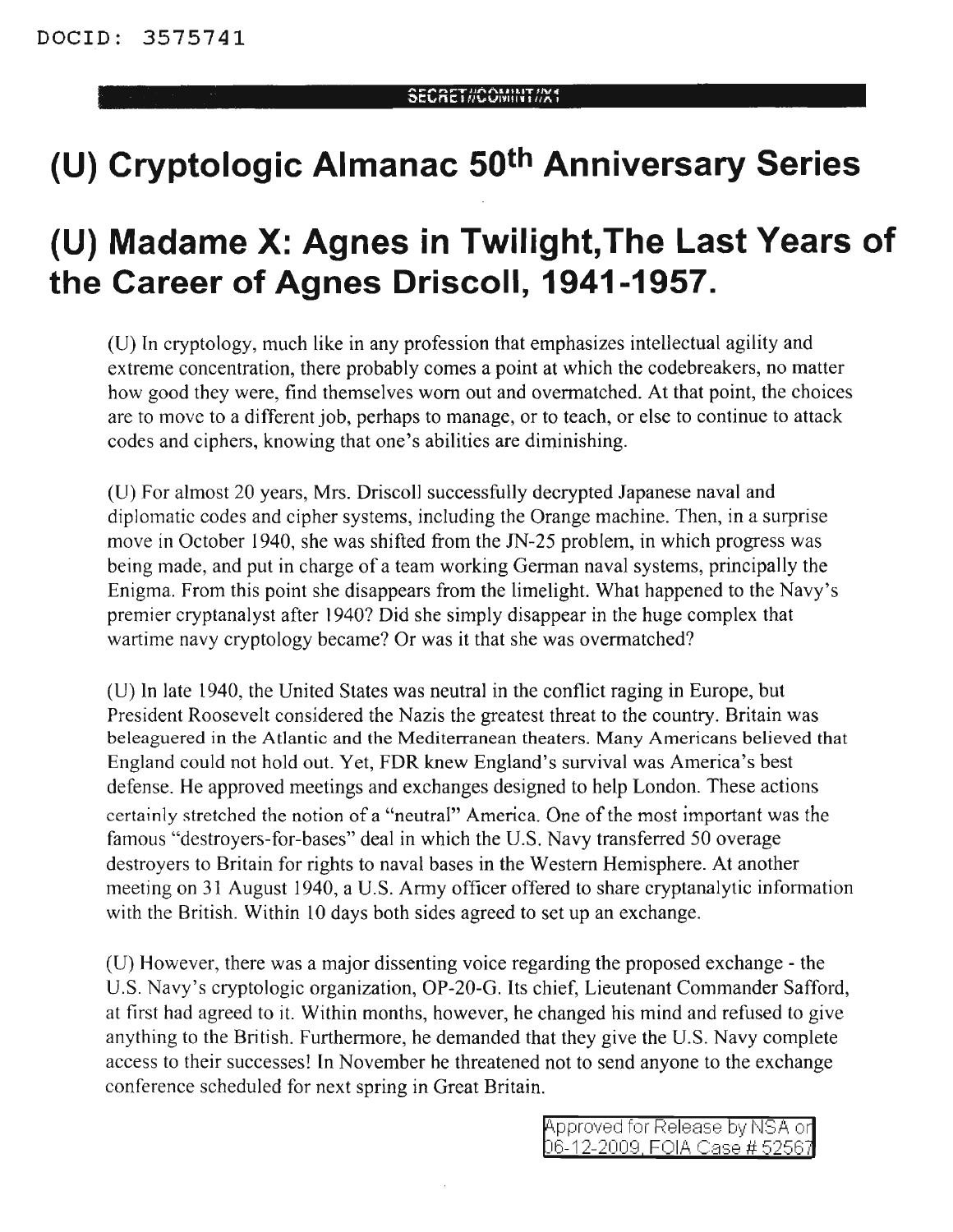(U) Safford's change of attitude makes it difficult to understand why he formed a German naval section under Driscoll. Was it meant as the receiving end of an envisioned exchange program, or was it an attempt by the Navy to create its own German cryptanalytic effort, free of any reliance on the British? Whatever the reason, Safford and Driscoll believed that little good would come from the British. It also seems that Driscoll had convinced Safford that she could exploit German naval traffic. This may have reinforced his resolve not to participate in the exchange meeting. (The navy eventually sent two junior officers as part of the exchange team.)

(U) Driscoll's optimism in breaking German systems may have resulted from ignorance of the scope of the cryptanalytic problem facing her. The U.S. Navy had little intercept capability for the Atlantic area and lacked German naval traffic to exploit. It was ignorant of Gennan cryptographic systems; it had no copy of a current Enigma machine. Her team had only five members. After Pearl Harbor, it would expand to 15; this was the same size as the team working Italian naval communications, but only a fraction the size of those working Japanese systems. In short, Mrs. Driscoll was starting with few resources and an uncertain purpose.

(U) It appears that she based her cryptanalytic attack on some rather startling assumptions: (1) that the German system was a simple machine (perhaps not unlike the commercial Enigma with which she was familiar); and (2) that the navy could not rely on captured crypto-material, nor expect breakthroughs from operator errors. Instead, she proceeded on the premise that a "catalog" approach would allow for a full-time exploitation of German naval traffic. Although the exact nature of her catalog is unclear, it seems to have involved the taking a known word and produce all possible encryptions of it. An encrypted message then would be searched for a match to the catalog.

(U) In August 1941, Commander Alistair Denniston of the British Government Code  $\&$ Cipher School visited OP-20-G to urge the Americans to do only cryptanalytic research on German systems. The British had managed finally to exploit the naval Enigma in May, but had not told the Americans. Denniston met with Driscoll, who told him she was not interested in British help. She said her catalog attack would be the way to exploit the Enigma. She told him that when the catalogs were completed, she would need only a few dozen people to solve messages in just days. Considering the British effort involved hundreds of people and a number of "bombes" to beat Enigma, her claim seemed incredible to Denniston. He tried to explain to her that this approach had already been tried and discarded as unlikely to produce enough hits by which daily Enigma settings could be recovered. Driscoll admitted that she did not understand all of the Enigma's operations and needed some help. Denniston promised to send additional information when he returned to England. But it was clear that there was no "meeting of the minds" between the two. Upon his return he would report, with a bit of irony, that she was "the best they [the Americans] had."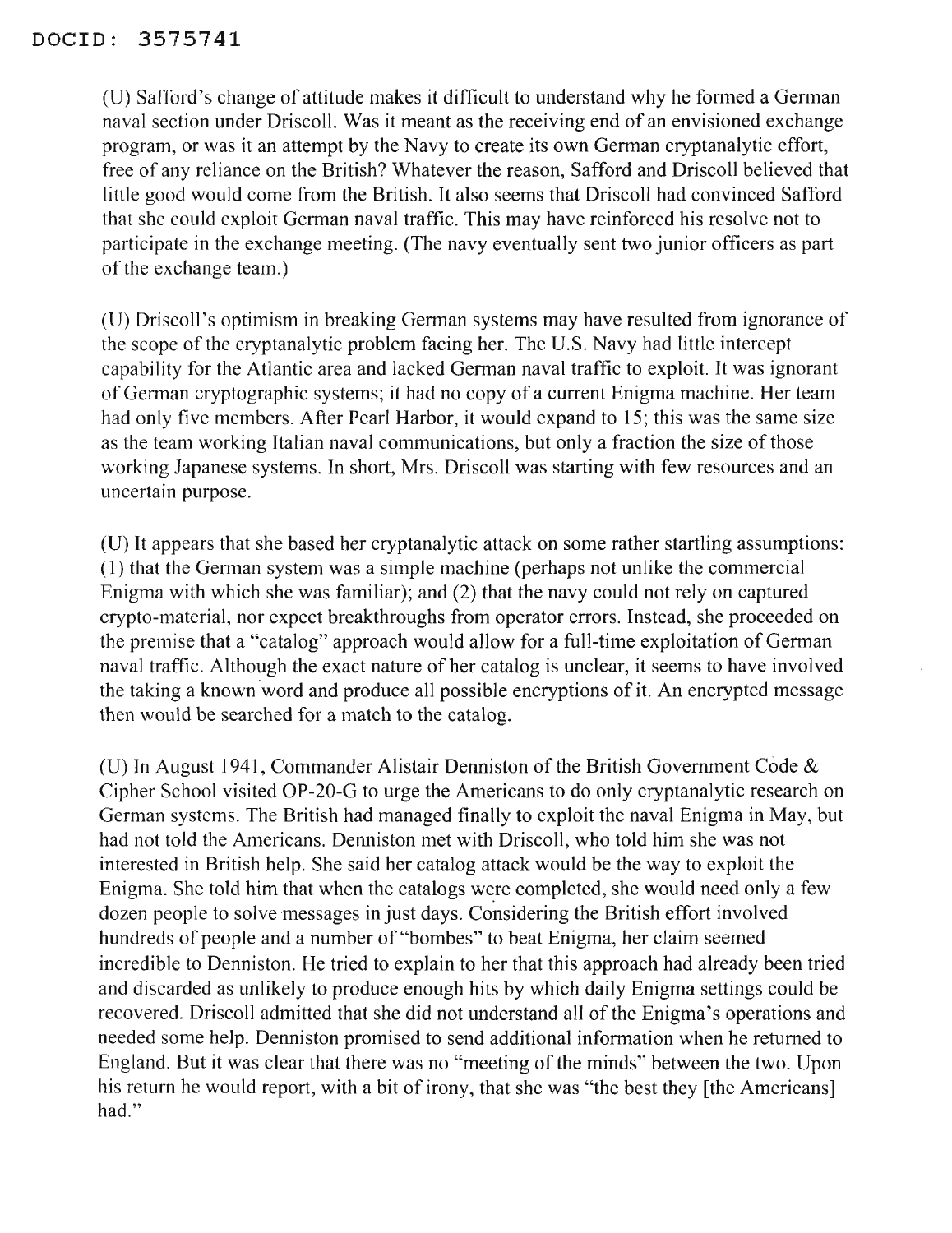(U) For the next several months, the British sent technical information to OP-20-G, including a paper analog of the Enigma. Their queries on the status of Driscoll's effort went unanswered. By late 1941, it appears that optimism over her catalog approach faded. A team of scientists from MIT arrived at OP-20-G to discuss computing machine designs and needs. They were told that her problem was "not important." By spring of 1942, the situation had changed in several ways. For one, the Germans had gone to a four-wheel Enigma, rendering Mrs. Driscoll's research almost moot. In February, Joseph Wenger, who initiated a new cooperative attitude with the British, replaced Safford. He brought in a new set of mathematically oriented cryptanalysts, such as Howard Engstrom and Robert Ely, to head up a new anti-Enigma working group. In April 1942, this group met with the British and, without consulting with Mrs. Driscoll, embarked on their own research. Within 5 months, they arrived at a solution, which was almost exactly the same as the earlier British one. The subsequent American bombe was designed to exploit their breakthrough.

Around April 1943, Mrs. Driscoll was transferred from the Enigma problem to work on the Japanese military attaché machine, known as Coral. This system succumbed to American cryptanalysts two months later, but it is unlikely that she influenced the outcome. After this, she appears to have been moved into a machine support division - GM - within OP-20-G. In April 1944, Mrs. Driscoll was transferred to the project known as the Russian Language Section (OP-20-G-50). This was the U.S. Navy's equivalent of the army's Russian Diplomatic Section that eventually produced the Venona breakthrough<sub>en</sub> She headed up the small machine support group attached to "50." {b)(3)-50 USC 403<br>(b)(3)-18 USC 798<br>(b)(3)-P.L. 86-36

(S<sup>\*</sup>S<sup>I</sup>) In March 1945, her team "was removed from the rolls" of their old section and rolled into "50." She disappears from the records until June 1946. An entry in the unit history notes that all Russian Itraffic from OP-20-G was to be turned over to Mrs. Driscoll, presumably for her to attempt to exploit. At this time, she headed up the Special Research Team "A" of OP-20-G's Cryptanalytic Research Section, N-3.

## $\sqrt{2\sqrt{2}}$

A report by  $N-3$  noted that the effort involving Mrs. Driscoll was to be "returned" to the army. Sometime in late 1949, Cecil Phillips, who had made the original cryptanalytic breakthrough on Venona, went to see if anything of value could be gotten from her work.

(C<sub>1</sub>SL) In 1949 the Armed Forces Security Agency was formed. The army and navy cryptologic organizations transferred a number of their luminaries over to the fledgling AFSA; among them was Agnes Driscoll. She moved through a series of offices, mostly special research areas, winding up in the Technical Consulting Group, ironically led by Frank Raven, who, 9 years earlier as a navy lieutenant, had worked for her on the Enigma